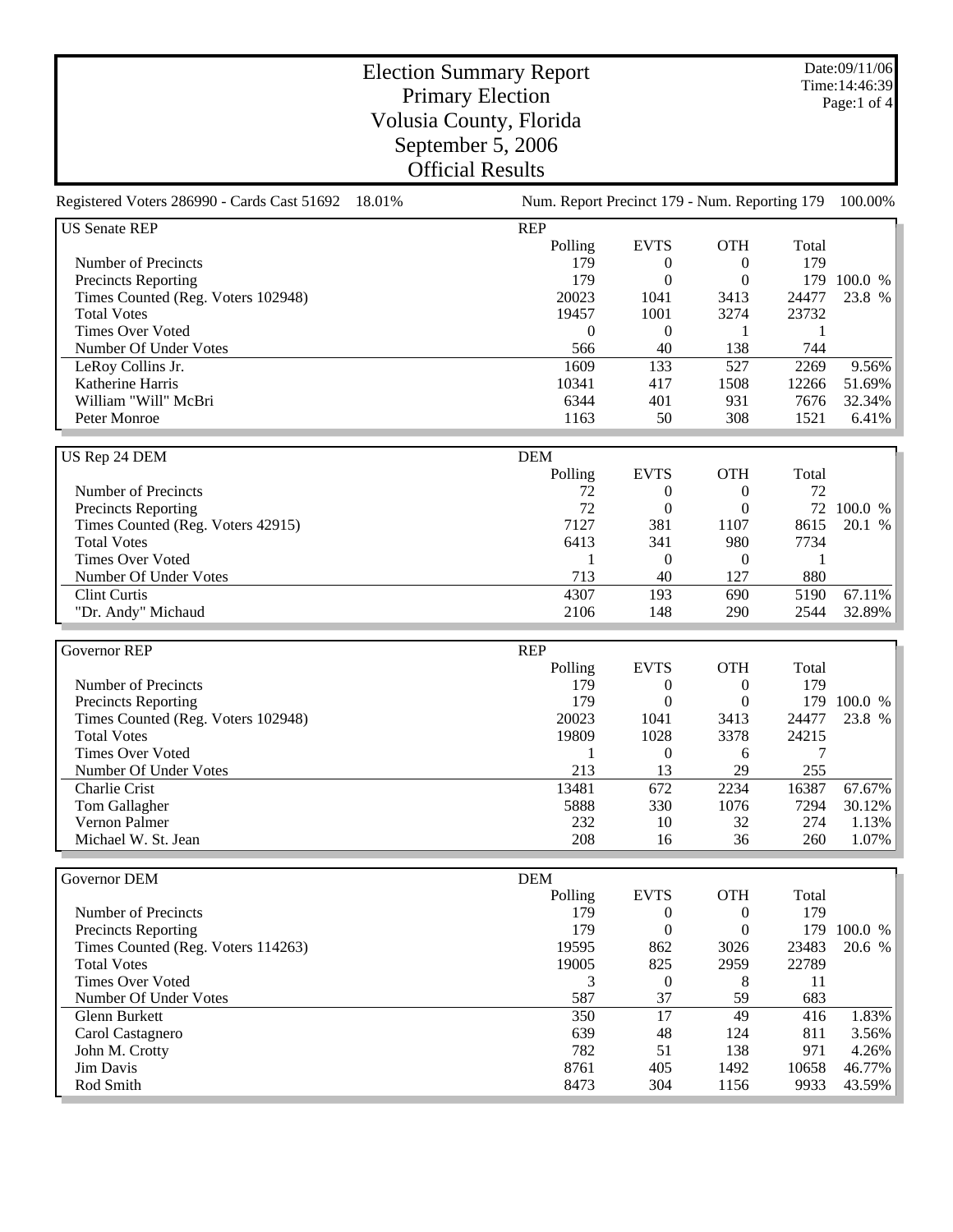Date:09/11/06 Time:14:46:39 Page:2 of 4

## Election Summary Report Primary Election Volusia County, Florida September 5, 2006 Official Results

| Registered Voters 286990 - Cards Cast 51692 18.01% | Num. Report Precinct 179 - Num. Reporting 179 |                  |                  |                  | 100.00%     |
|----------------------------------------------------|-----------------------------------------------|------------------|------------------|------------------|-------------|
| <b>Attorney General DEM</b>                        | <b>DEM</b>                                    |                  |                  |                  |             |
|                                                    | Polling                                       | <b>EVTS</b>      | <b>OTH</b>       | Total            |             |
| Number of Precincts                                | 179                                           | $\theta$         | $\overline{0}$   | 179              |             |
| <b>Precincts Reporting</b>                         | 179                                           | $\boldsymbol{0}$ | $\mathbf{0}$     |                  | 179 100.0 % |
| Times Counted (Reg. Voters 114263)                 | 19595                                         | 862              | 3026             | 23483            | 20.6 %      |
| <b>Total Votes</b>                                 | 16942                                         | 671              | 2672             | 20285            |             |
| <b>Times Over Voted</b>                            | $\mathbf{0}$                                  | $\boldsymbol{0}$ | $\overline{0}$   | $\mathbf{0}$     |             |
| Number Of Under Votes                              | 2653                                          | 191              | 354              | 3198             |             |
| Walter "Skip" Campbe                               | 11902                                         | $\frac{1}{378}$  | 1653             | 13933            | 68.69%      |
| Merrilee Ehrlich                                   | 5040                                          | 293              | 1019             | 6352             | 31.31%      |
|                                                    |                                               |                  |                  |                  |             |
| <b>Chief Financial Officer REP</b>                 | <b>REP</b>                                    |                  |                  |                  |             |
|                                                    | Polling                                       | <b>EVTS</b>      | <b>OTH</b>       | Total            |             |
| Number of Precincts                                | 179                                           | $\boldsymbol{0}$ | $\boldsymbol{0}$ | 179              |             |
| <b>Precincts Reporting</b>                         | 179                                           | $\boldsymbol{0}$ | $\mathbf{0}$     |                  | 179 100.0 % |
| Times Counted (Reg. Voters 102948)                 | 20023                                         | 1041             | 3413             | 24477            | 23.8 %      |
| <b>Total Votes</b>                                 | 17904                                         | 920              | 3142             | 21966            |             |
| <b>Times Over Voted</b>                            | 1                                             | $\theta$         | $\theta$         | 1                |             |
| Number Of Under Votes                              | 2118                                          | 121              | 271              | 2510             |             |
| <b>Milt Bauguess</b>                               | 1181                                          | 56               | 188              | 1425             | 6.49%       |
| Randy Johnson                                      | 5990                                          | 421              | 1296             | 7707             | 35.09%      |
| Tom Lee                                            | 10733                                         | 443              | 1658             | 12834            | 58.43%      |
|                                                    |                                               |                  |                  |                  |             |
| <b>State Senate 8 REP</b>                          | <b>REP</b>                                    |                  |                  |                  |             |
|                                                    | Polling                                       | <b>EVTS</b>      | <b>OTH</b>       | Total            |             |
| Number of Precincts                                | 19                                            | $\boldsymbol{0}$ | $\overline{0}$   | 19               |             |
| Precincts Reporting                                | 19                                            | $\overline{0}$   | $\boldsymbol{0}$ |                  | 19 100.0 %  |
| Times Counted (Reg. Voters 9890)                   | 2061                                          | 66               | 390              | 2517             | 25.4 %      |
| <b>Total Votes</b>                                 | 1933                                          | 63               | 377              | 2373             |             |
| <b>Times Over Voted</b>                            | $\boldsymbol{0}$                              | $\boldsymbol{0}$ | $\boldsymbol{0}$ | $\boldsymbol{0}$ |             |
| Number Of Under Votes                              | 128                                           | 3                | 13               | 144              |             |
| James E. "Jim" King                                | 1273                                          | $\overline{40}$  | $\overline{221}$ | 1534             | 64.64%      |
| <b>Randall Terry</b>                               | 660                                           | 23               | 156              | 839              | 35.36%      |
|                                                    |                                               |                  |                  |                  |             |
| Circuit Judge                                      |                                               |                  |                  |                  |             |
|                                                    | Polling                                       | <b>EVTS</b>      | <b>OTH</b>       | Total            |             |
| Number of Precincts                                | 179                                           | $\boldsymbol{0}$ | $\boldsymbol{0}$ | 179              |             |
| <b>Precincts Reporting</b>                         | 179                                           | $\boldsymbol{0}$ | $\boldsymbol{0}$ | 179              | 100.0 %     |
| Times Counted (Reg. Voters 286990)                 | 42642                                         | 2093             | 6957             | 51692            | 18.0 %      |
| <b>Total Votes</b>                                 | 36022                                         | 1747             | 5804             | 43573            |             |
| <b>Times Over Voted</b>                            | $\Omega$                                      | $\boldsymbol{0}$ | 2                | $\overline{2}$   |             |
| Number Of Under Votes                              | 6620                                          | 346              | 1151             | 8117             |             |
| Clyde E. Wolfe                                     | 12976                                         | 516              | 1697             | 15189            | 34.86%      |
|                                                    |                                               |                  |                  |                  |             |

Joe Horrox 8554 314 1310 10178 23.36% 19 Joe Horrox 23.36% Luis Bustamante 2011 1310 10178 23.36% Luis Bustamante 20138 20.38% Luis Bustamante John M. Selden 7311 527 1487 9325 21.40%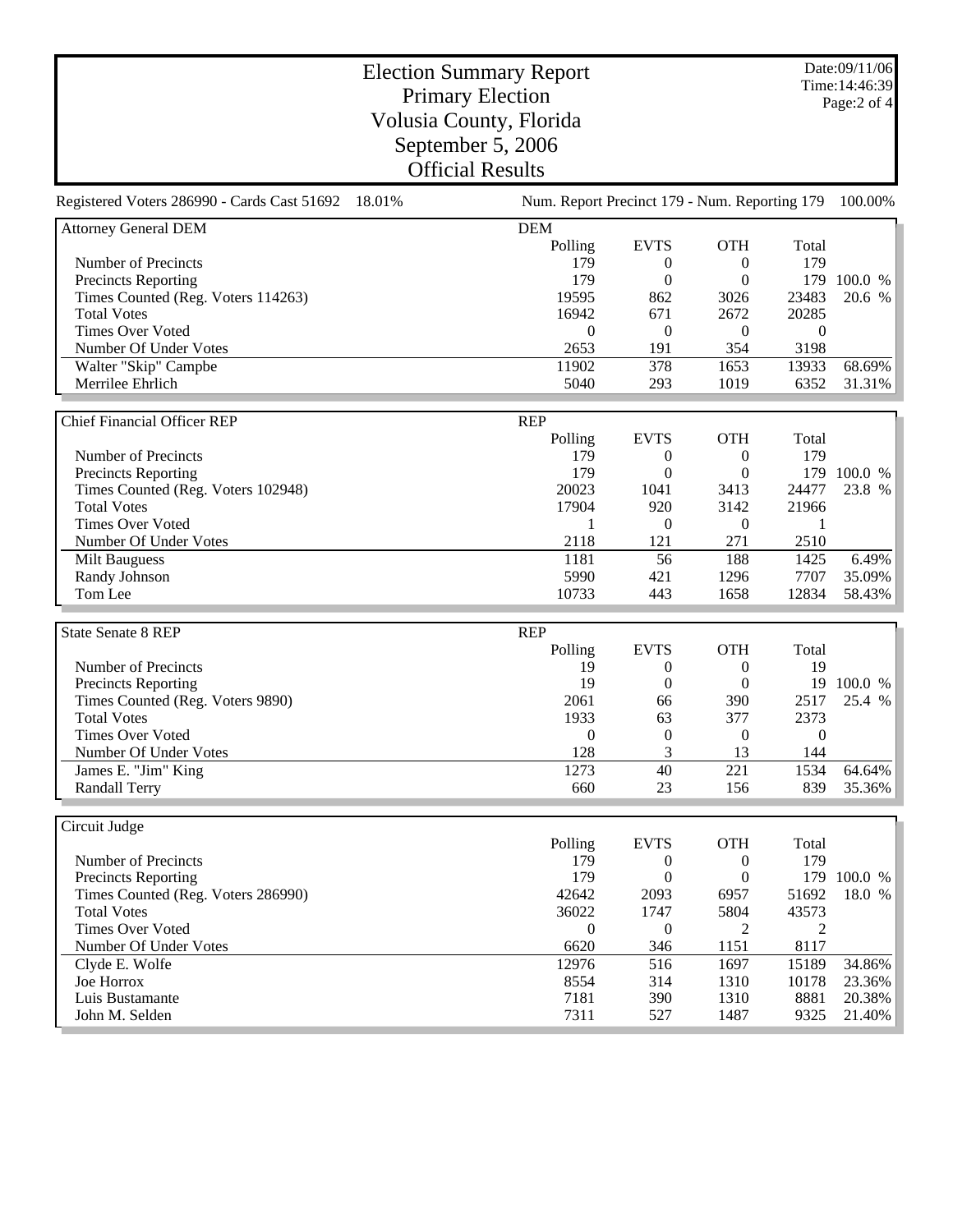Date:09/11/06 Time:14:46:39 Page:3 of 4

## Election Summary Report Primary Election Volusia County, Florida September 5, 2006 Official Results

Registered Voters 286990 - Cards Cast 51692 18.01% Num. Report Precinct 179 - Num. Reporting 179 100.00%

| County Judge                       |            |                |            |                               |         |
|------------------------------------|------------|----------------|------------|-------------------------------|---------|
|                                    | Polling    | <b>EVTS</b>    | <b>OTH</b> | Total                         |         |
| Number of Precincts                | 179        | 0              | $_{0}$     | 179                           |         |
| <b>Precincts Reporting</b>         | 179        | 0              | $^{(1)}$   | 179                           | 100.0 % |
| Times Counted (Reg. Voters 286990) | 42642      | 2093           | 6957       | 51692                         | 18.0 %  |
| <b>Total Votes</b>                 | 37050      | 1816           | 6059       | 44925                         |         |
| <b>Times Over Voted</b>            | $\Omega$   | $\theta$       | $\Omega$   | $\overline{0}$                |         |
| Number Of Under Votes              | 5592       | 277            | 898        | 6767                          |         |
| Dawn "Pam" Fields                  | 18212      | 826            | 2752       | 21790                         | 48.50%  |
| Jonathon H. Glugover               | 8455       | 402            | 1259       | 10116                         | 22.52%  |
| Frank Roche                        | 10383      | 588            | 2048       | 13019                         | 28.98%  |
|                                    |            |                |            |                               |         |
| School Board 3                     |            |                |            |                               |         |
|                                    | Polling    | <b>EVTS</b>    | <b>OTH</b> | Total                         |         |
| Number of Precincts                | 41         | $\theta$       | $\Omega$   | 41                            |         |
| Precincts Reporting                | 41         | 0              | $\Omega$   | 41                            | 100.0 % |
| Times Counted (Reg. Voters 64510)  | 9491       | 561            | 1499       | 11551                         | 17.9 %  |
| <b>Total Votes</b>                 | 8761       | 529            | 1391       | 10681                         |         |
| <b>Times Over Voted</b>            | 0          | $\overline{0}$ | 0          | $\boldsymbol{0}$              |         |
| Number Of Under Votes              | 730        | 32             | 108        | 870                           |         |
| James P. Brown                     | 1351       | 101            | 249        | 1701                          | 15.93%  |
| Deb Denys                          | 3460       | 239            | 617        | 4316                          | 40.41%  |
| Stan Schmidt                       | 3950       | 189            | 525        | 4664                          | 43.67%  |
|                                    |            |                |            |                               |         |
| School Board 5                     |            |                |            |                               |         |
|                                    | $D0$ lling | EVTC           | $\cap$ TU  | $T_{\alpha \uparrow \alpha}1$ |         |

|                                   | Polling  | <b>EVTS</b> | <b>OTH</b> | Total |         |
|-----------------------------------|----------|-------------|------------|-------|---------|
| Number of Precincts               | 33       | 0           |            | 33    |         |
| <b>Precincts Reporting</b>        | 33       | 0           |            | 33    | 100.0 % |
| Times Counted (Reg. Voters 60453) | 7685     | 551         | 1215       | 9451  | 15.6 %  |
| <b>Total Votes</b>                | 6709     | 478         | 1056       | 8243  |         |
| Times Over Voted                  | $\theta$ | 0           |            |       |         |
| Number Of Under Votes             | 976      | 73          | 159        | 1208  |         |
| Diane J. Smith                    | 5131     | 384         | 776        | 6291  | 76.32%  |
| Eugene A. Stump                   | 1578     | 94          | 280        | 1952  | 23.68%  |

| County Council 1                  |          |             |            |       |         |
|-----------------------------------|----------|-------------|------------|-------|---------|
|                                   | Polling  | <b>EVTS</b> | <b>OTH</b> | Total |         |
| Number of Precincts               | 36       | 0           |            | 36    |         |
| <b>Precincts Reporting</b>        | 36       | 0           |            | 36    | 100.0 % |
| Times Counted (Reg. Voters 52169) | 9222     | 387         | 1639       | 11248 | 21.6 %  |
| <b>Total Votes</b>                | 9000     | 371         | 1605       | 10976 |         |
| Times Over Voted                  | $\Omega$ | 0           |            |       |         |
| Number Of Under Votes             | 222      | 16          | 33         | 271   |         |
| <b>Jeff Davis</b>                 | 500      | 12          | 95         | 607   | 5.53%   |
| Maureen France                    | 1917     | 86          | 537        | 2540  | 23.14%  |
| Dr. Don Kanfer                    | 750      | 35          | 121        | 906   | 8.25%   |
| Andy Kelly                        | 2791     | 107         | 298        | 3196  | 29.12%  |
| Charles Paiva                     | 3042     | 131         | 554        | 3727  | 33.96%  |
|                                   |          |             |            |       |         |